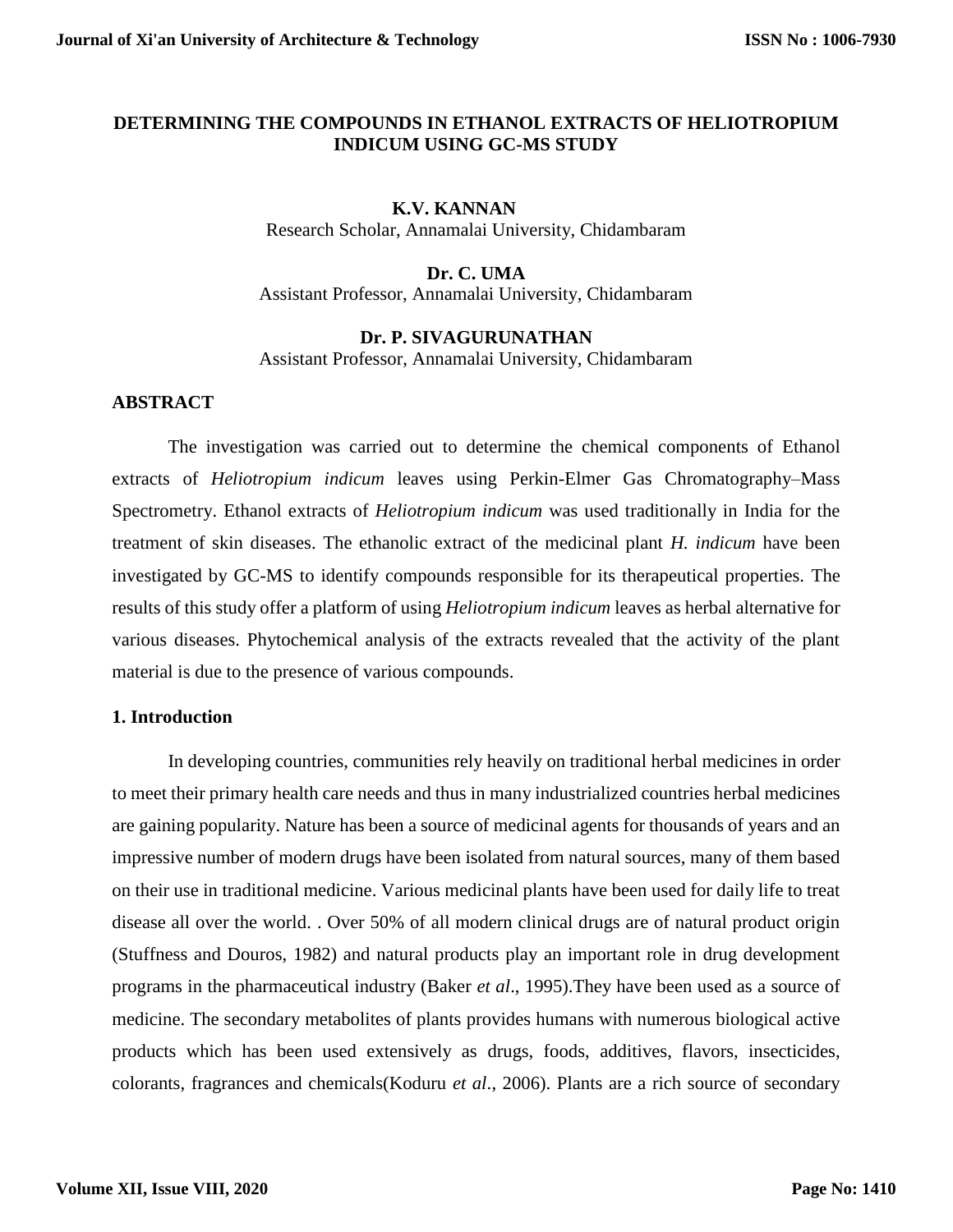metabolites with interesting biological activities. In general, these secondary metabolites are an important source with a variety of structural arrangements and properties (de-Fatima *et al*., 2006). The basic molecular and active structures for synthetic fields are provided by rich natural sources. The worldwide interest in medicinal plants reflects recognition of the validity of many traditional claims regarding the value of natural products in health care and hence, in vitro screening methods could provide the needed preliminary observations necessary to select crude plant extracts with potentially useful properties for further chemical and pharmacological investigations(Baliga *et al*., 2003).

*Heliotropium indicum*, is one such very common medicinal plant in India with a long history of traditional medicinal uses in many countries in the world is popularly named as Indian heliotrope referenced under the symbol HEIN. It is a flowering herb, with or without the root. Even though It is very toxic herb from Boraginaeceae family and are used very less number of presentday herbalists, it is anti-inflammatory (Ramamurthy *et al*., 2010), antiulcer, diaphoretic, emmenagogue, febrifuge, oxytonic and stimulant (Kugelman *et al*., 1976 and Srinivas *et al*., 2000). The plant contains a complex of acids so called "organic acids" which stimulate white blood cell activity and speeds the healing of wounds if it is used in correct concentration. External usage of this plant is used in the treatment of slow-healing cuts, eczema, infected toe and fingernails etc. But internal consumption can cause damage to the kidneys and uterine bleeding.

In the present work alcoholic extract of *Heliotropium indicum* leaf extract was investigated to identify and characterize the compounds of therapeutic value extracted from *H. indicum.*  Further, in this study the infusion prepared from this plant was characterized. The analytical method Gas Chromatography/Mass Spectrometry (GC/MS) was applied for the above said purpose.

#### **2. Materials and Methods**

#### **2.1 Plant materials:**

*Heliotropium indicum* leaves were collected from various places of Cuddalore District, Tamil Nadu, India. The leaves of *H. indicum* were washed with sterile distilled water. After, the leaves were shade dried and powdered using pestle and mortar. 20 gm powdered plant material is soaked in 50 ml of Absolute alcohol overnight and then filtered through whatmann filter paper No.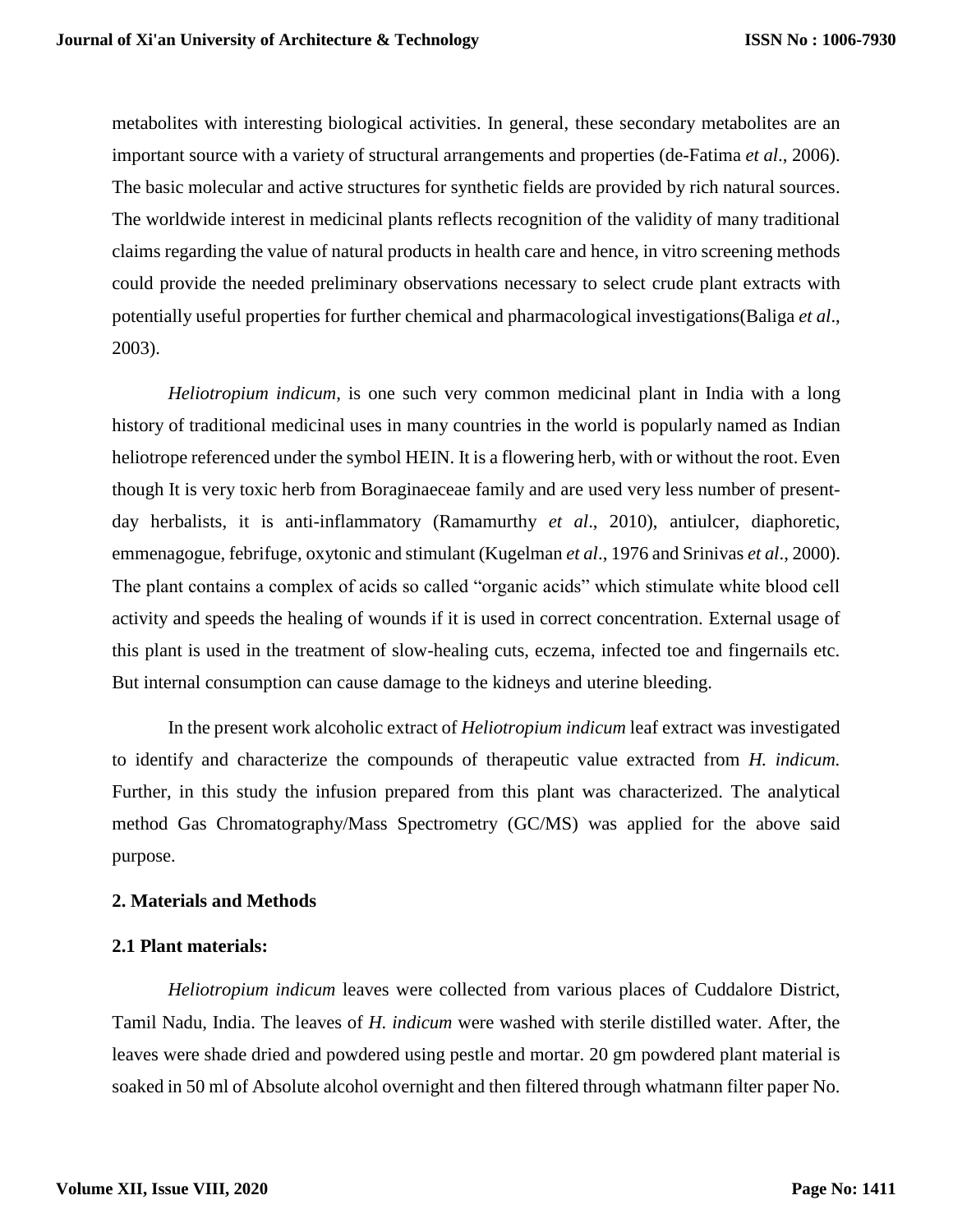41 along with 2 gm sodium sulfate to remove the sediments and traces of water in the filtrate. Before filtering, the filter paper along with sodium sulphate is wetted with absolute alcohol. The filtrate is then concentrated by bubbling nitrogen gas into the solution and reduce the volume to 1 ml. The extracts were preserved at  $5^{\circ}C$  in airtight bottle until further use. The extracts were subjected to phytochemical analysis.

### **2.2 GC –MS analysis**

GC-MS analysis was carried out on a GC clarus 500 Perkin Elmer system comprising a AOC-20i autosampler and gas chromatograph interfaced to a mass spectrometer instrument employing the following conditions: column Elite-1 fused silica capillary column (30 x 0.25 mm ID x 1  $\mu$ Mdf, composed of 100% Dimethylpolysiloxane), operating in electron impact mode at 70 eV; Helium gas (99.999%) was used as carrier gas at a constant flow of 1 ml /min and an injection volume of 0.5 μI was employed (split ratio of 10:1) injector temperature 250 ºC; ion-source temperature 280 ºC. The oven temperature was programmed from 110 ºC (isothermal for 2 min), with an increase of 10 ºC/min, to 200 ºC, then 5 ºC/min to 280 ºC, ending with a 9 min isothermal at 280 ºC. Mass spectra were taken at 70 eV; a scan interval of 0.5 seconds and fragments from 40 to 450 Da. Total GC running time is 36 min. The relative percentage amount of each component was calculated by comparing its average peak area to the total areas. Software adopted to handle mass spectra and chromatograms was a TurboMass Ver 5.2.0

### **3. Results and Discussion**

In the present study the compounds found in the leaves of *H. indicum* were studied by GC-MS. GC-MS method used for the analysis of the obtained extracts can be an interesting tool for testing the amount of some active principles in herbs used in cosmetic, drugs, pharmaceutical or food industry. This study was performed on the alcoholic extracts of the plant leaves. The antimicrobial, anti-inflammatory compounds and some essential fatty acids identified from the extracts are listed in Tables.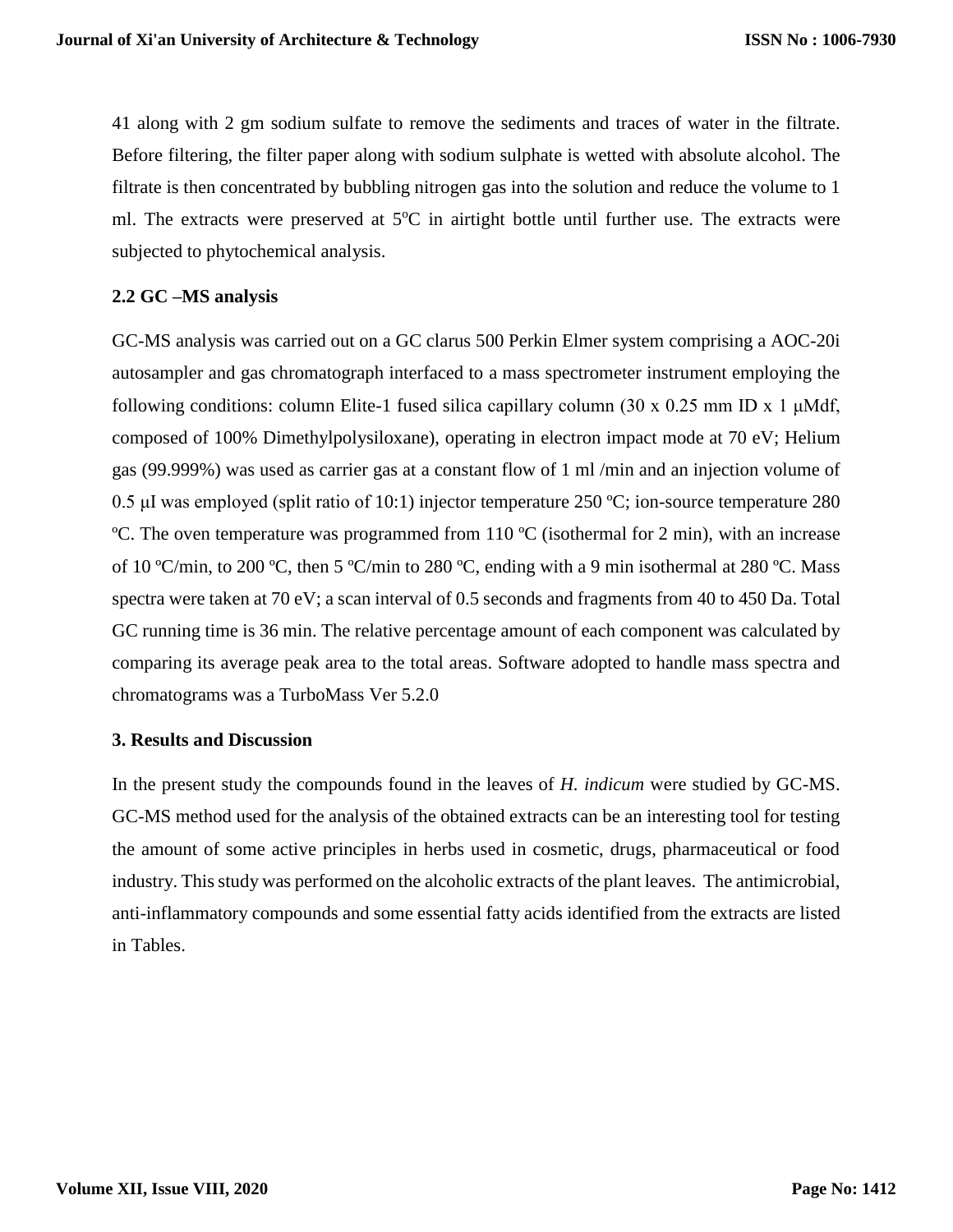| S.No           | <b>Antimicrobial Components</b>            | Formula            |
|----------------|--------------------------------------------|--------------------|
|                | Benzene acetaldehyde                       | $C_8H_8O$          |
| 2              | 5H-1-Pyrindine                             | $C_8H_7N$          |
| $\overline{3}$ | 2-Furan carboxaldehyde, 5-(Hydroxymethyl)- | $C_6H_6O_3$        |
| 4              | Benzene acetic acid                        | $C_8H_8O_2$        |
| 5              | Dodecanoic acid                            | $C_{12}H_{24}O_2$  |
| 6              | Phenol, 3-Isopropoxy-5-Methyl-             | $C_{10}H_{14}O_2$  |
| 7              | 3 <sup>-</sup> Acetyllycopsamine           | $C_{17}H_{27}NO_6$ |
| 8              | Squalene                                   | $C_{30}H_{50}$     |
| 9              | Phytol                                     | $C_{20}H_{40}O$    |
|                |                                            |                    |

| Table 1. Antimicrobial Compounds Identified in Prepared Extracts by GC-MS Study |  |  |  |  |
|---------------------------------------------------------------------------------|--|--|--|--|
|---------------------------------------------------------------------------------|--|--|--|--|

# **Table 2. Fatty Acids Identified in Prepared Extracts by GC-MS Study**

| S.No           | <b>Name of Fatty Acids</b>                                                      | Formula           |
|----------------|---------------------------------------------------------------------------------|-------------------|
| $\overline{1}$ | Dodecanoic acid                                                                 | $C_{12}H_{24}O_2$ |
| $\overline{2}$ | Tetradecanoic acid                                                              | $C_{14}H_{28}O_2$ |
| $\overline{3}$ | n-Hexadecanoic acid                                                             | $C_{16}H_{32}O_2$ |
| 4              | Hexadecanoic acid, Ethyl Ester                                                  | $C_{18}H_{36}O_2$ |
| 5              | $9,12$ -Octadecadienoic acid $(Z, Z)$ -                                         | $C_{18}H_{32}O_2$ |
| $\overline{6}$ | 9,12-Octadecadienoic acid, Ethyl Ester                                          | $C_{20}H_{36}O_2$ |
| 7              | $9,12,15$ -Octadecatrienoic acid, Ethyl Ester, $C_{20}H_{34}O_2$<br>$(Z,Z,Z)$ - |                   |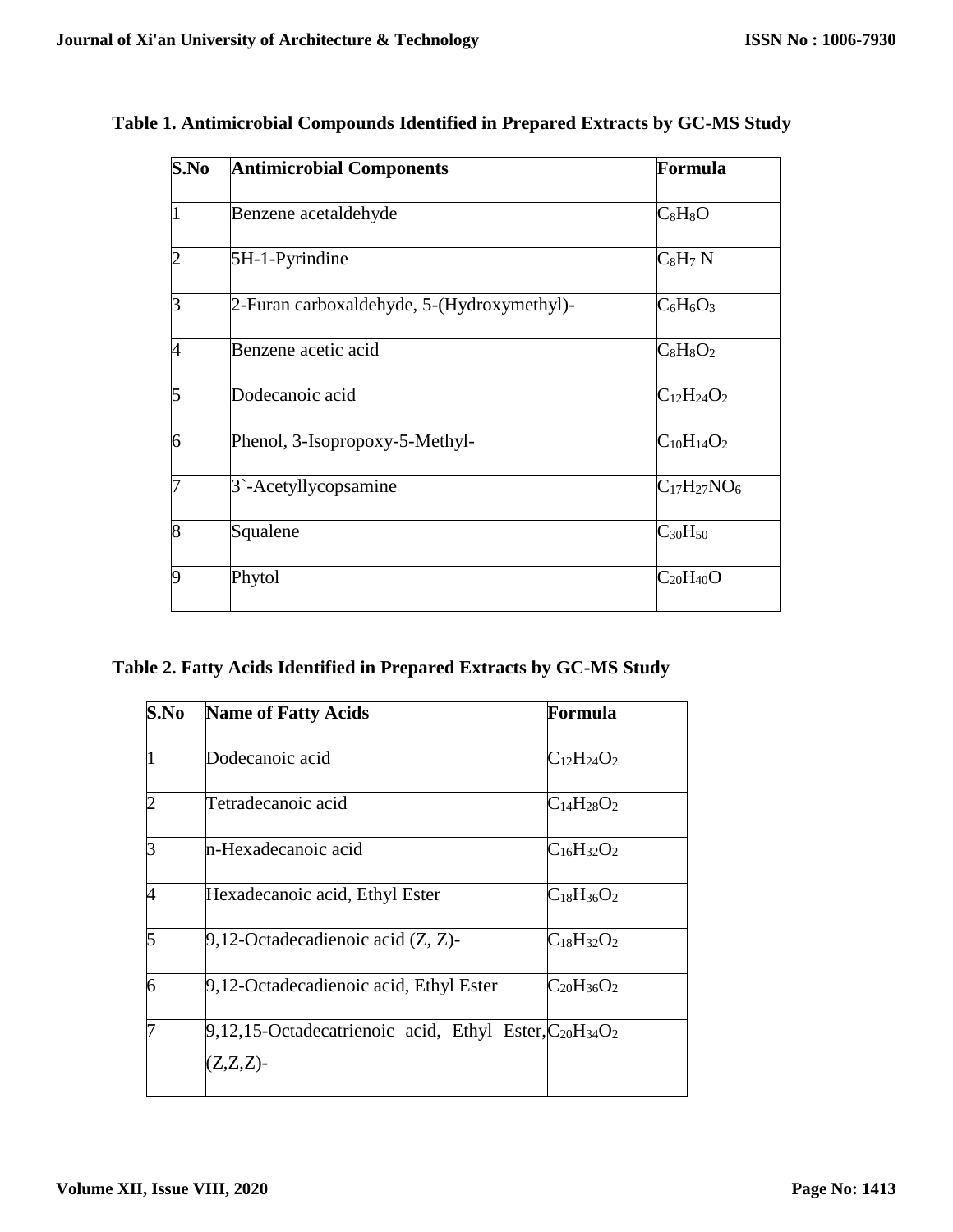|    | Octadecanoic acid, Ethyl Ester                  | $C_{20}H_{40}O_2$ |
|----|-------------------------------------------------|-------------------|
|    | $[8,11,14$ – Eicosatrienoic acid, $(Z, Z, Z)$ - | $C_{20}H_{34}O_2$ |
| 10 | Docosanoic acid, Ethyl Ester                    | $C_{24}H_{48}O_2$ |
|    | Hexanoic acid, Ethyl Ester                      | $C_8H_{16}O_2$    |

## **Table 3. Antiinflammatory Compounds Identified in Prepared Extracts by GC-MS Study**

| S. No          | <b>Anti-inflammatory Components</b>     | Formula           |
|----------------|-----------------------------------------|-------------------|
|                | Phytol                                  | $C_{20}H_{40}O$   |
| $\overline{2}$ | $9,12$ -Octadecadienoic acid $(Z, Z)$ - | $C_{18}H_{32}O_2$ |
| 3              | 9,12-Octadecadienoic acid, Ethyl Ester  | $C_{20}H_{36}O_2$ |
| 4              | Squalene                                | $C_{30}H_{50}$    |

It is found that the organic acid derivatives in the leaves are in very high concentration. In addition, it is found that the terpenic compounds, fatty acids, phytol, alkaloids and especially organic acid derivatives are responsible for the therapeutic activity of this plant.

## **References**

Stuffness, M. and Douros, J. (1982). Current status of the NCI plant and animal product program. *J. Nat. Prod, 45:* 1-14.

Baker, J.T., Borris, R.P. and Carte, B. (1995). Natural products drug discovery and development: New perspective on international collabration*. J. Nat. Prod., 58:* 1325-1357.

Koduru S, Grierson DS, Afolayan A. Antimicrobial activity of *Solanum aculeastrum*. Pharm Biol 2006; 44:283- 286.